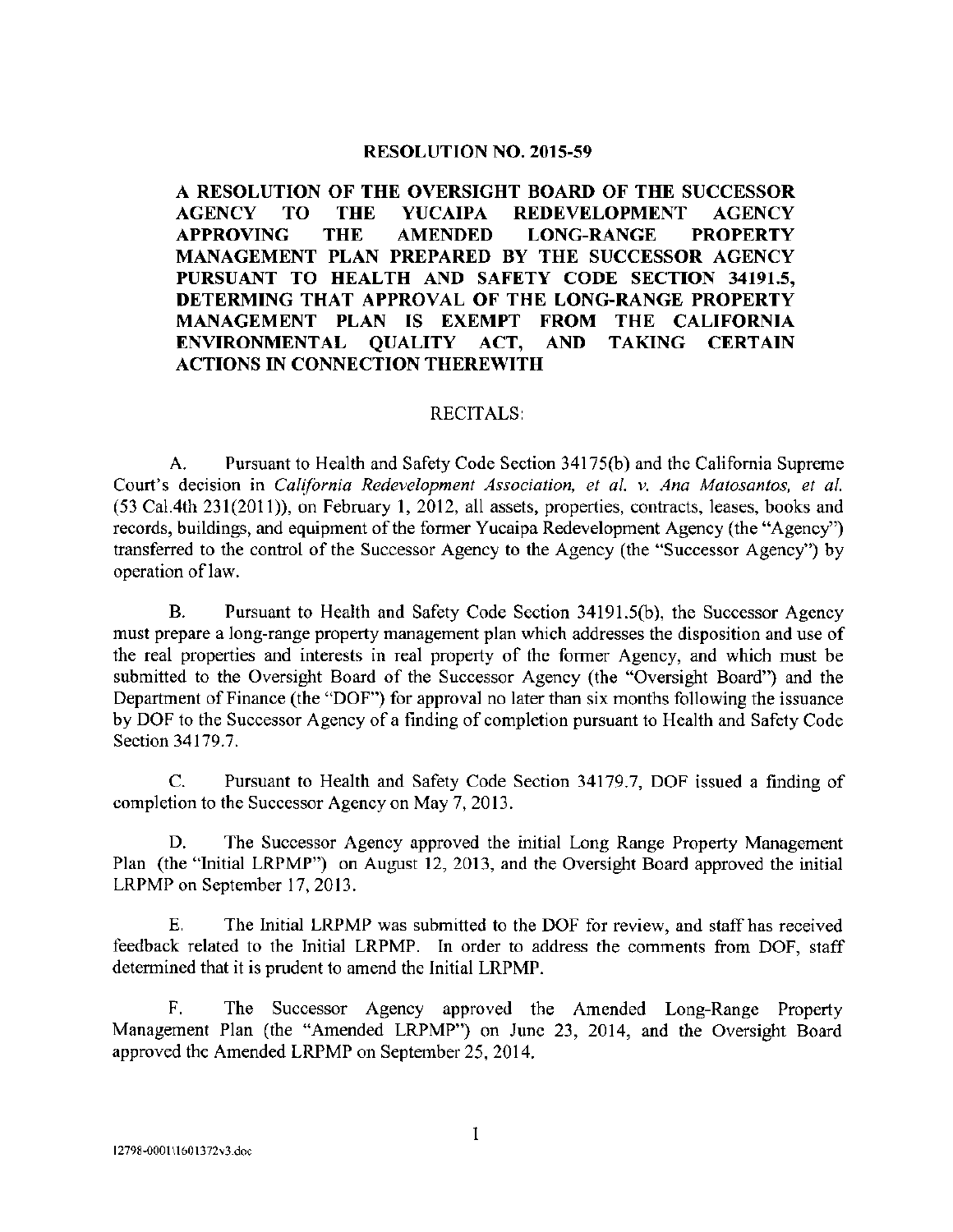G. With the enactment of SB 107, the staff of the Successor Agency has prepared and submitted to the Board of the Successor Agency an amendment to the Amended Long-Range Property Management Plan attached hereto as Exhibit A (the "Amended LRPMP"), which amended LRPMP addresses the disposition and use of the real properties and interests in real property of the former Agency and includes the information required pursuant to Health and Safety Code Section  $34191.5(c)$ . Specifically, the Amended LRPMP addresses the use of a public parking lot as a governmental purpose, pursuant to HSC 34191.3(b).

## NOW, THEREFORE, THE OVERSIGHT BOARD OF THE SUCCESSOR AGENCY TO THE YUCAIPA REDEVELOPMENT AGENCY HEREBY FINDS, DETERMINES, RESOLVES, AND ORDERS AS FOLLOWS:

Section 1. The above recitals are true and correct and are <sup>a</sup> substantive part of this Resolution.

Section 2. The Oversight Board hereby approves the Amended LRPMP substantially in the form attached hereto as Exhibit A. the Executive Director of the Successor Agency, in consultation with the Successor Agency's legal counsel, may modify the LRPMP as the Executive Director or the Successor Agency's legal counsel deems necessary or advisable to effectuate the Successor Agency Board's action.

Section 3. The staff of the Successor Agency is hereby directed to transmit to DOF this Resolution together with written notice and information regarding the action taken by this Resolution. Such notice to DOF shall be provided by electronic means and in <sup>a</sup> manner of DOF's choosing.

Section 4. The staff and the Board of the Successor Agency are hereby authorized and directed, jointly and severally, to do any and all things which they may deem necessary or advisable to effectuate this Resolution and any such actions previously taken arc hereby ratified.

Section 5. This Resolution has been reviewed with respect to the applicability of the California Environmental Quality Act (Public Resources Code Section 21000 et seq.) ("CEQA"). Pursuant to the State CEQA Guidelines (14 Cal Code Regs 15000 et seq.)(the "Guidelines"), the Successor Agency has determined that the approval of the LRPMP is not <sup>a</sup> project pursuant to CEQA and is exempt therefrom because it is an organizational or administrative activity of government that will not result in direct or indirect physical changes in the environment (Guidelines Section 15378( $b$ )(5)). Further, it can be seen with certainty that there is no possibility that approval of the LRPMP may have <sup>a</sup> significant effect on the environment, and thus the action is exempt from CEQA (Guidelines Section  $15061(b)(3)$ ). Staff of the Successor Agency is hereby directed to prepare and post <sup>a</sup> notice of exemption pursuant to Guidelines Section 15062.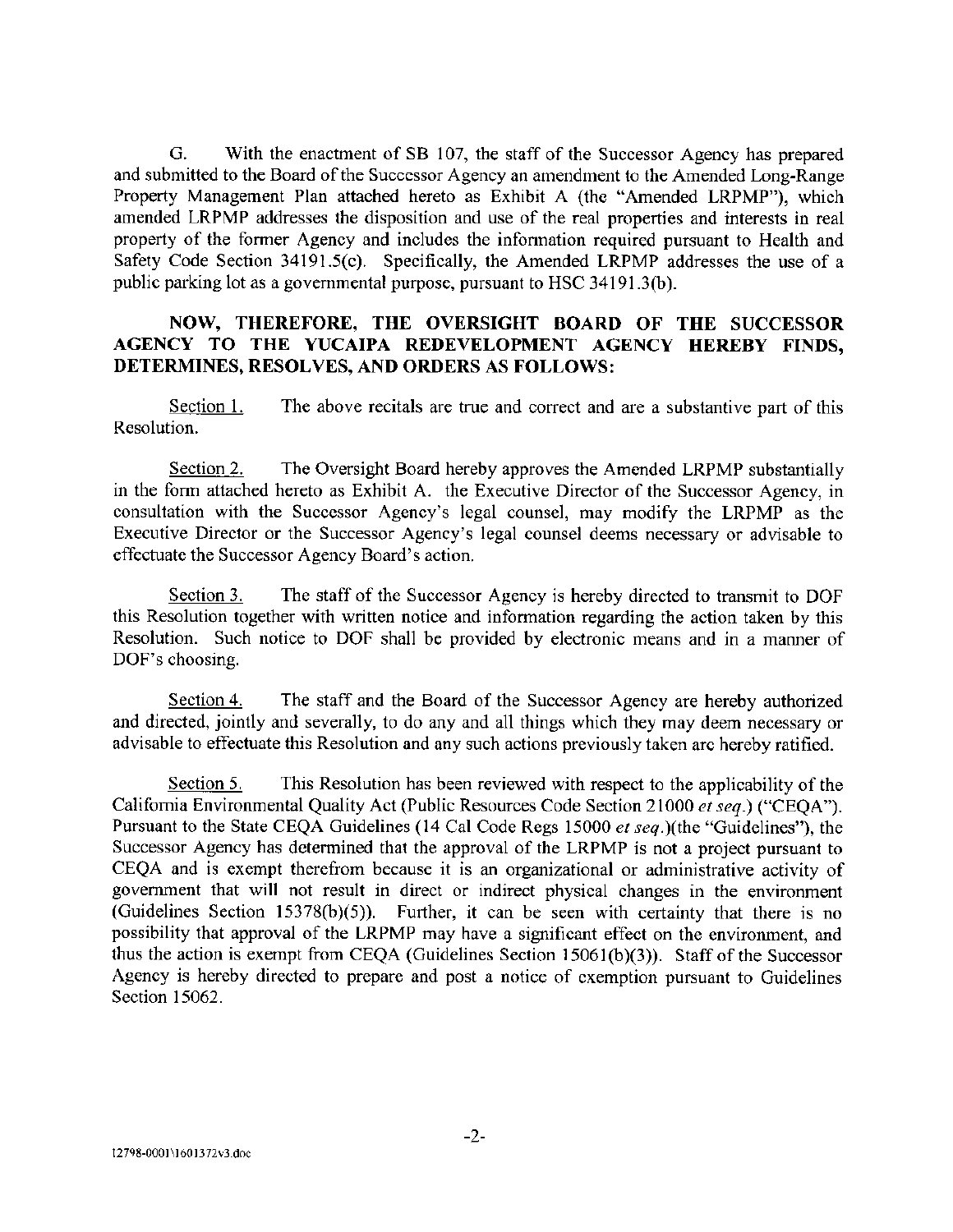PASSED AND ADOPTED this 10th day of December, 2015.

Vay 1 6 Compose

ATTEST:

JENNIFER SHANKLAND, Secretary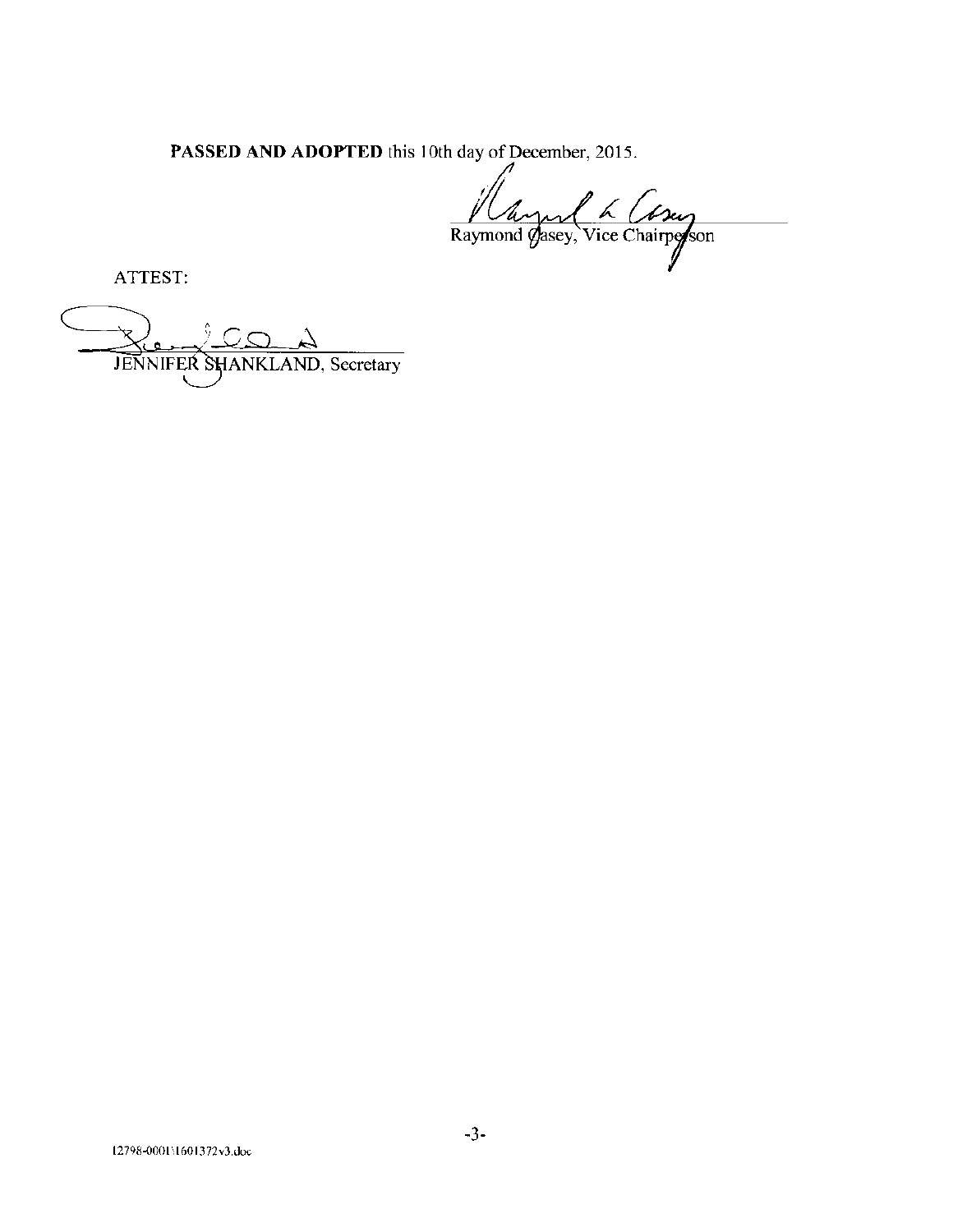### **RESOLUTION NO. 2014-67**

A RESOLUTION OF THE OVERSIGHT BOARD OF THE SUCCESSOR **AGENCY THE** TO. **YUCAIPA REDEVELOPMENT AGENCY APPROVING THE AMENDED LONG-RANGE PROPERTY** MANAGEMENT PLAN PREPARED BY THE SUCCESSOR AGENCY PURSUANT TO HEALTH AND SAFETY CODE SECTION 34191.5. DETERMING THAT APPROVAL OF THE LONG-RANGE PROPERTY MANAGEMENT PLAN IS EXEMPT FROM THE CALIFORNIA **ENVIRONMENTAL OUALITY** ACT. **AND TAKING CERTAIN ACTIONS IN CONNECTION THEREWITH** 

#### **RECITALS:**

 $A_{\cdot}$ Pursuant to Health and Safety Code Section 34175(b) and the California Supreme Court's decision in California Redevelopment Association, et al. v. Ana Matosantos, et al. (53 Cal.4th 231(2011)), on February 1, 2012, all assets, properties, contracts, leases, books and records, buildings, and equipment of the former Yucaipa Redevelopment Agency (the "Agency") transferred to the control of the Successor Agency to the Agency (the "Successor Agency") by operation of law.

Pursuant to Health and Safety Code Section 34191.5(b), the Successor Agency  $B.$ must prepare a long-range property management plan which addresses the disposition and use of the real properties and interests in real property of the former Agency, and which must be submitted to the Oversight Board of the Successor Agency (the "Oversight Board") and the Department of Finance (the "DOF") for approval no later than six months following the issuance by DOF to the Successor Agency of a finding of completion pursuant to Health and Safety Code Section 34179.7.

 $\mathbf{C}$ . Pursuant to Health and Safety Code Section 34179.7, DOF issued a finding of completion to the Successor Agency on May 7, 2013.

D. The Successor Agency approved the initial Long Range Property Management Plan (the "Initial LRPMP") on August 12, 2013, and the Oversight Board approved the initial LRPMP on September 17, 2013.

Ε. The Initial LRPMP was submitted to the DOF for review, and staff has received feedback related to the Initial LRPMP. In order to address the comments from DOF, staff determined that it is prudent to amend the Initial LRPMP.

 $F<sub>r</sub>$ The staff of the Successor Agency has prepared and submitted to the Board of the Successor Agency the Long-Range Property Management Plan attached hereto as Exhibit A (the "Amended LRPMP"), which amends the initial LRPMP, addresses the disposition and use of the real properties and interests in real property of the former Agency and includes the information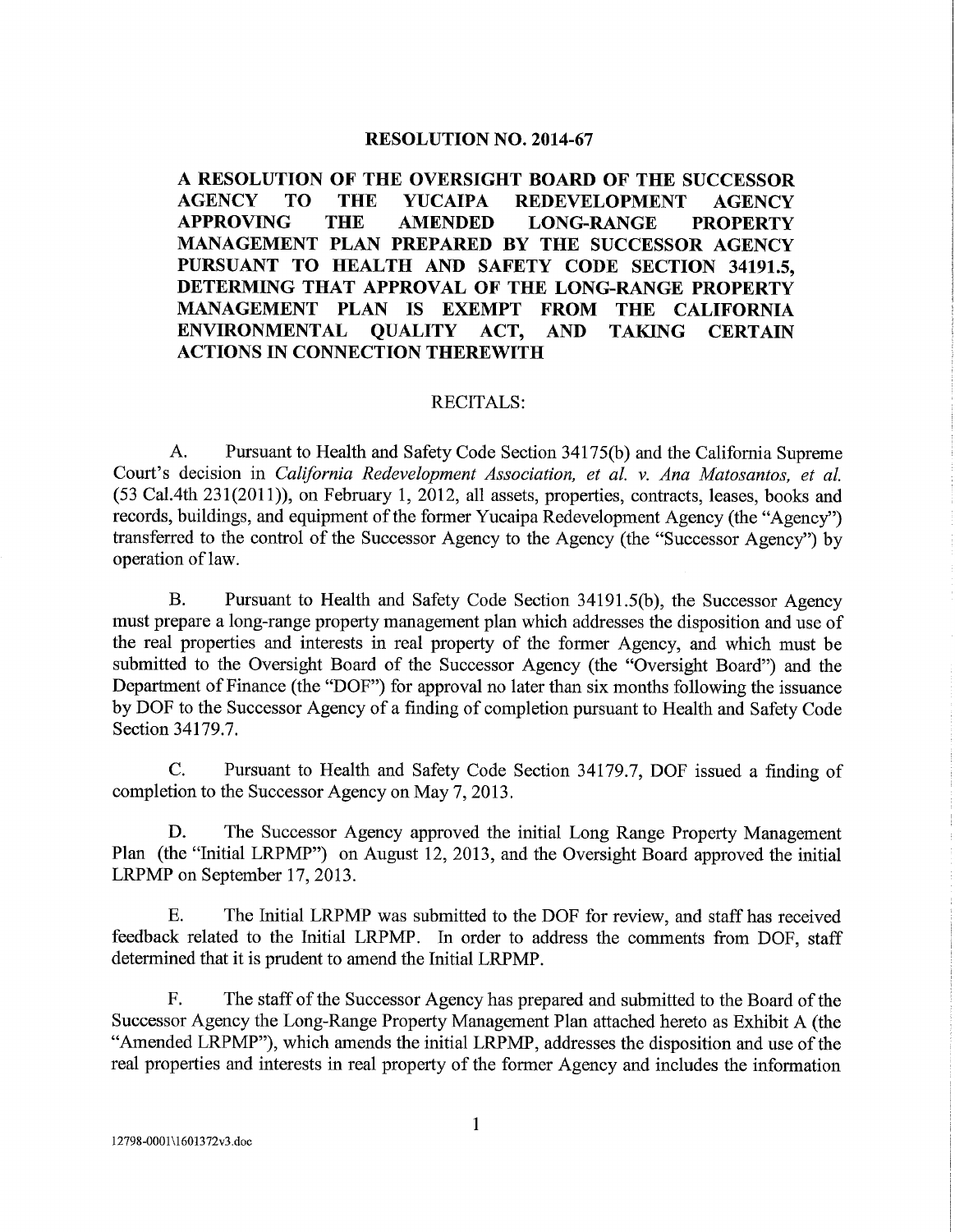required pursuant to Health and Safety Code Section 34191.5(c). The Successor Agency approved the Amended LRPMP on June 23, 2014

## NOW, THEREFORE, THE OVERSIGHT BOARD OF THE SUCCESSOR AGENCY TO THE YUCAIPA REDEVELOPMENT AGENCY HEREBY FINDS, DETERMINES, RESOLVES, AND ORDERS AS FOLLOWS:

Section 1. The above recitals are true and correct and are a substantive part of this Resolution.

This Resolution is adopted pursuant to Health and Safety Code Section Section 2. 34191.5.

The Oversight Board hereby approves the LRPMP as presented by the Section 3. Successor Agency and attached hereto as Exhibit A.

Section 4. The staff of the Successor Agency is hereby directed to transmit to DOF this Resolution together with written notice and information regarding the action taken by this Resolution. Such notice to DOF shall be provided by electronic means and in a manner of DOF's choosing.

The staff and the Board of the Successor Agency are hereby authorized Section 5. and directed, jointly and severally, to do any and all things which they may deem necessary or advisable to effectuate this Resolution and any such actions previously taken are hereby ratified.

Section 6. This Resolution has been reviewed with respect to the applicability of the California Environmental Quality Act (Public Resources Code Section 21000 et seq.) ("CEQA"). Pursuant to the State CEQA Guidelines (14 Cal Code Regs 15000 et seq.)(the "Guidelines"), the Successor Agency has determined that the approval of the LRPMP is not a project pursuant to CEOA and is exempt therefrom because it is an organizational or administrative activity of government that will not result in direct or indirect physical changes in the environment (Guidelines Section 15378(b)(5)). Further, it can be seen with certainty that there is no possibility that approval of the LRPMP may have a significant effect on the environment, and thus the action is exempt from CEQA (Guidelines Section  $15061(b)(3)$ ). Staff of the Successor Agency is hereby directed to prepare and post a notice of exemption pursuant to Guidelines Section 15062.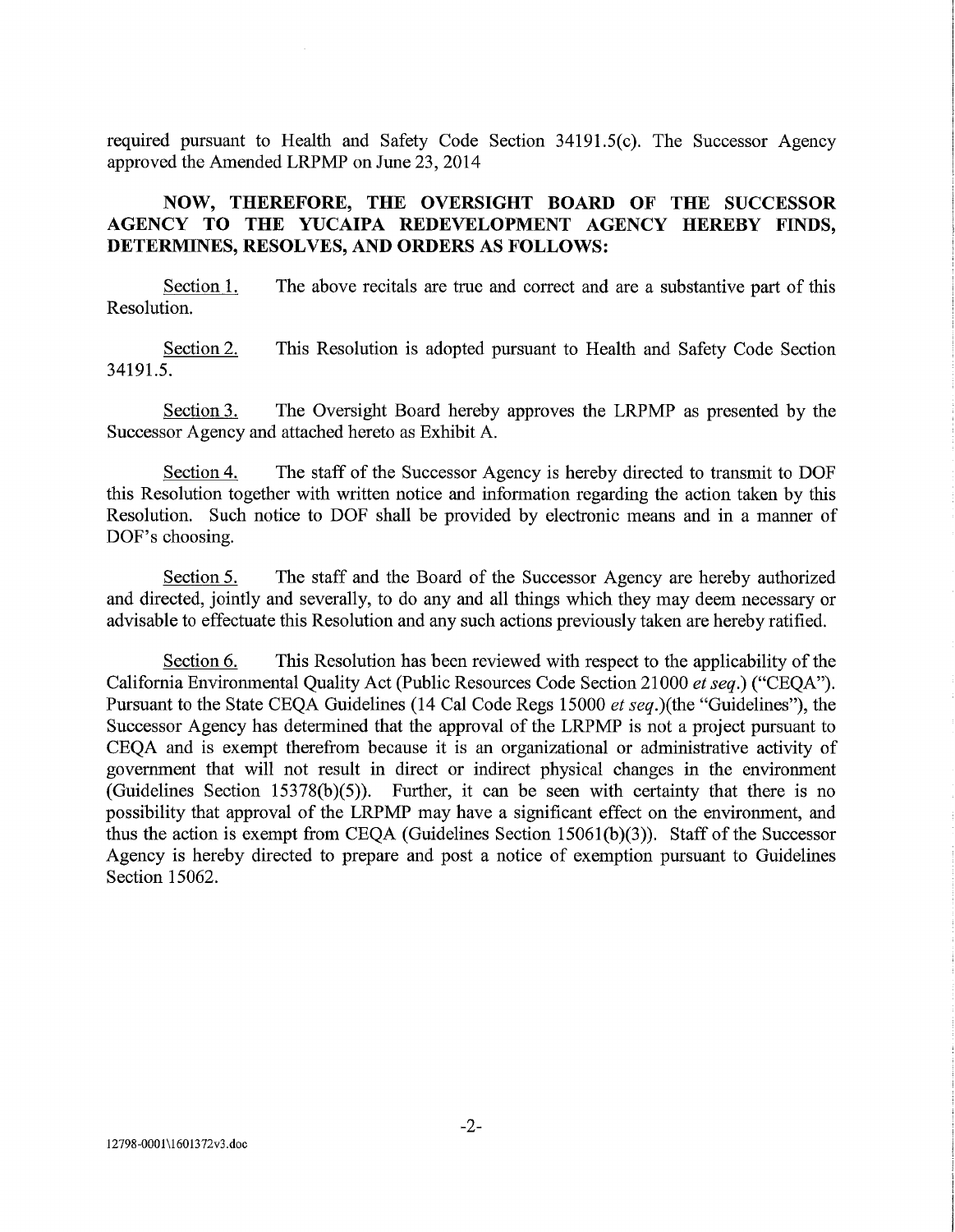PASSED AND ADOPTED this 25th day of September, 2014.

Denise Work, Chairperson

ATTEST:

JENNIFER SHANKLAND, Secretary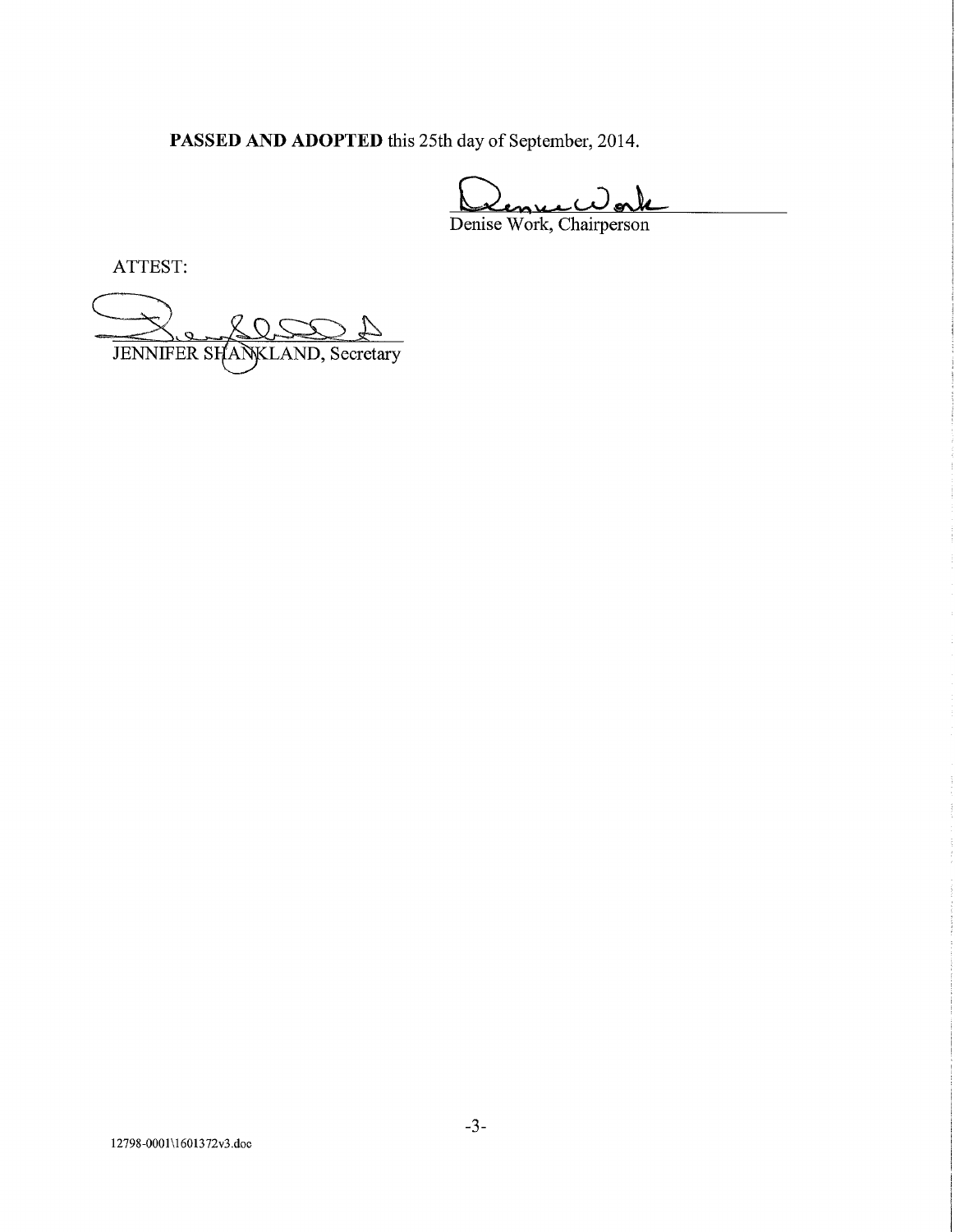#### RESOLUTION NO. 2013-46

A RESOLUTION OF THE OVERSIGHT BOARD OF THE SUCCESSOR **AGENCY** TO <sup>T</sup> THE **YUCAIPA REDEVELOPMENT AGENCY** APPROVING THE LONG-RANGE PROPERTY MANAGEMENT PLAN PREPARED BY THE SUCCESSOR AGENCY PURSUANT TO HEALTH AND SAFETY CODE SECTION 34191.5, DETERMINING THAT APPROVAL OF THE LONG-RANGE PROPERTY MANAGEMENT PLAN IS EXEMPT FROM THE CALIFORNIA ENVIRONMENTAL **OUALITY ACT, AND TAKING CERTAIN ACTIONS IN CONNECTION THEREWITH** 

## RECITALS:

Pursuant to Health and Safety Code Section 34175(b) and the California Supreme A. Court's decision in California Redevelopment Association, et al. v. Ana Matosantos, et al. (53 Cal.4th 231(2011)), on February 1, 2012, all assets, properties, contracts, leases, books and records, buildings, and equipment of the former Yucaipa Redevelopment Agency (the "Agency") transferred to the control of the Successor Agency to the Agency (the "Successor Agency") by operation of law.

**B.** Pursuant to Health and Safety Code Section 34191.5(b), the Successor Agency must prepare a long-range property management plan which addresses the disposition and use of the real properties and interests in real property of the former Agency, and which must be submitted to the Oversight Board of the Successor Agency (the "Oversight Board") and the Department of Finance (the "DOF") for approval no later than six months following the issuance by DOF to the Successor Agency of a finding of completion pursuant to Health and Safety Code Section 34179.7.

 $\mathcal{C}$ . Pursuant to Health and Safety Code Section 34179.7, DOF issued a finding of completion to the Successor Agency on May 7, 2013.

The Successor Agency has prepared and submitted to the Oversight Board the D. long-range property management plan attached hereto as Exhibit A (the "LRPMP"), which LRPMP addresses the disposition and use of the real properties and interests in real property of the former Agency and includes the information required pursuant to Health and Safety Code Section 34191.5(c).

Ε. Pursuant to Health and Safety Code Section 34180(j), at the same time the Successor Agency submitted the LRPMP to the Oversight Board, the Successor Agency submitted the LRPMP to the County Administrative Officer, the County Auditor-Controller, and DOF.

F. Pursuant to Health and Safety Code Section 34181(f), the public was provided with at least ten days' notice of the date of the meeting at which the Oversight Board proposes to consider approval of the LRPMP.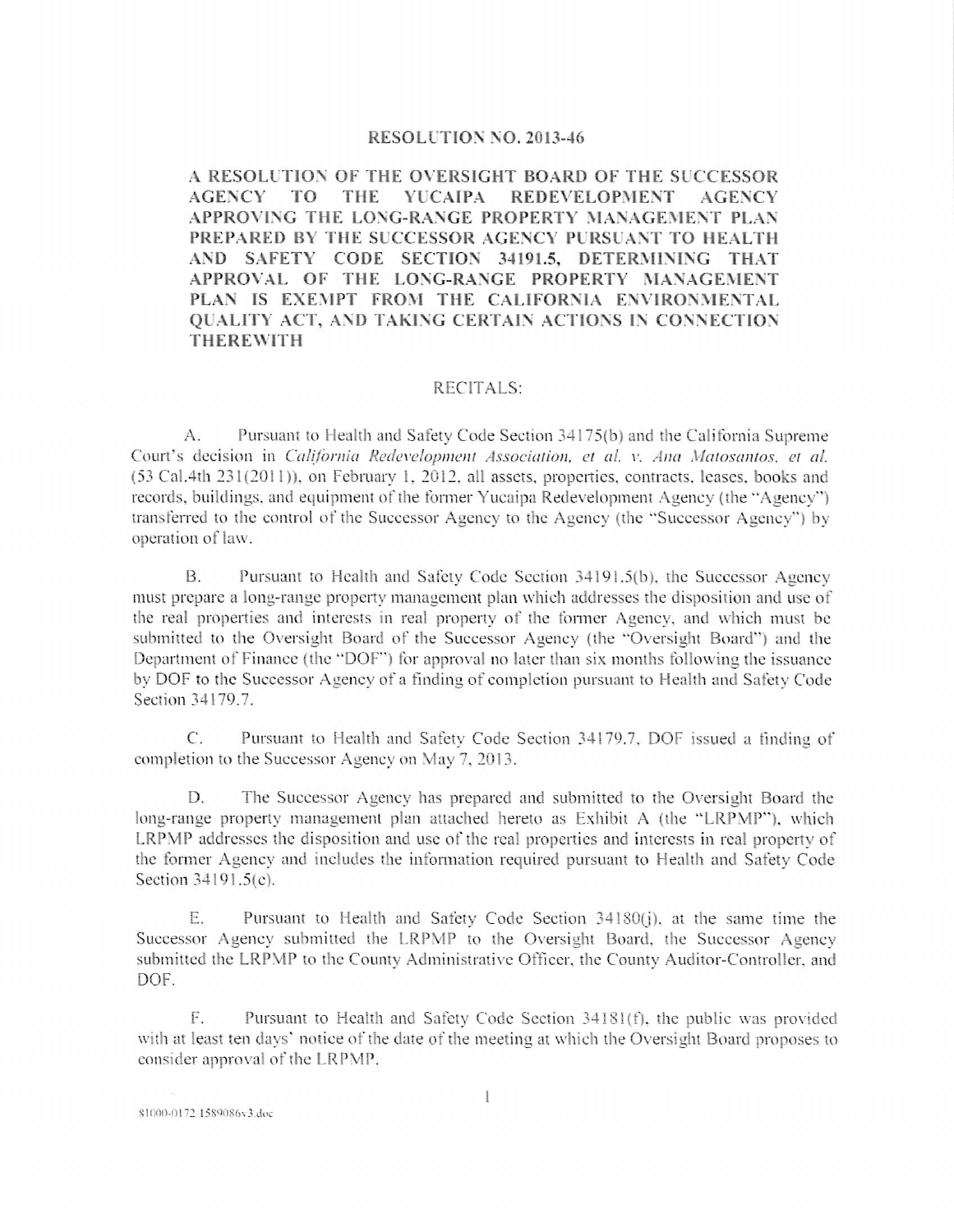NOW, THEREFORE, THE OVERSIGHT BOARD OF THE SUCCESSOR AGENCY TO THE YUCAIPA REDEVELOPMENT AGENCY HEREBY FINDS, DETERMINES, RESOLVES, AND ORDERS AS FOLLOWS:

The above recitals are true and correct and are a substantive part of this Section 1. Resolution.

Section 2. This Resolution is adopted pursuant to Health and Safety Code Section 34191.5.

Section 3. The Oversight Board hereby approves the LRPMP as presented by the Successor Agency and attached hereto as Exhibit A.

Section 4. The staff of the Successor Agency is hereby directed to transmit to DOF this Resolution together with written notice and information regarding the action taken by this Resolution. Such notice to DOF shall be provided by electronic means and in a manner of DOF's choosing.

Section 5. The staff and the Board of the Successor Agency are hereby authorized and directed, jointly and severally, to do any and all things which they may deem necessary or advisable to effectuate this Resolution and any such actions previously taken are hereby ratified.

This Resolution has been reviewed with respect to the applicability of the Section 6. California Environmental Quality Act (Public Resources Code Section 21000 et seq.) ("CEOA"). Pursuant to the State CEQA Guidelines (14 Cal Code Regs 15000 et seq.)(the "Guidelines"), the Oversight Board has determined that the approval of the LRPMP is not a project pursuant to CEQA and is exempt therefrom because it is an organizational or administrative activity of government that will not result in direct or indirect physical changes in the environment (Guidelines Section 15378(b)(5)). Further, it can be seen with certainty that there is no possibility that approval of the LRPMP may have a significant effect on the environment, and thus the action is exempt from CEQA (Guidelines Section 15061(b)(3)). Staff of the Successor Agency is hereby directed to prepare and post a notice of exemption pursuant to Guidelines Section 15062.

PASSED AND ADOPTED this  $17th$  day of September 2013

ATTEST: Jennifer Shankland, Secretary

81000-0172-1589086v3.doc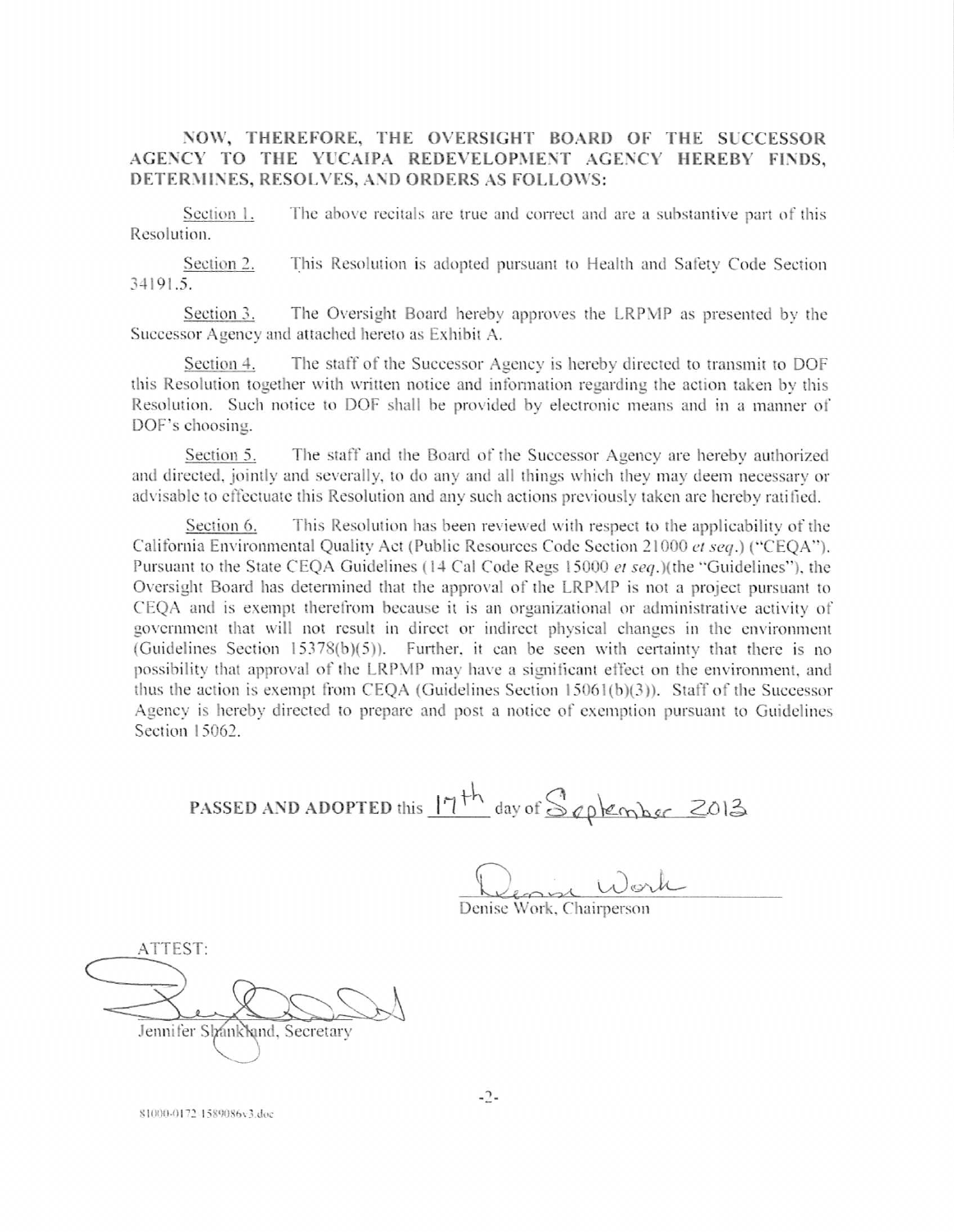$\sim 10^7$ 

# LONG RANGE PROPERTY MANAGEMENT PLAN: PROPERTY INVENTORY DATA

|     |                      | HSC 34191.5 (c)(2)                     |                                                                                                                                                                                                                                                                                                                                                                        | HSC 34191.5 (c)(1)(A) |                                 |                                      |                       | <b>SALE OF PROPERTY</b>                                  |               |                                                                                                                                                                     | HSC 34191.5 (c)(1)(B)                                                                                                                                                                                                                                                                                         |                                             | HSC 34191.5 (c)(1)(C) |             |                                                | $ C $ 34191.5 (c)(1)                                 | <b>HSC 3419</b>                      |
|-----|----------------------|----------------------------------------|------------------------------------------------------------------------------------------------------------------------------------------------------------------------------------------------------------------------------------------------------------------------------------------------------------------------------------------------------------------------|-----------------------|---------------------------------|--------------------------------------|-----------------------|----------------------------------------------------------|---------------|---------------------------------------------------------------------------------------------------------------------------------------------------------------------|---------------------------------------------------------------------------------------------------------------------------------------------------------------------------------------------------------------------------------------------------------------------------------------------------------------|---------------------------------------------|-----------------------|-------------|------------------------------------------------|------------------------------------------------------|--------------------------------------|
| No. | <b>Property Type</b> | Permissible Use                        | Permissible Use Detail                                                                                                                                                                                                                                                                                                                                                 | Acquisition<br>Date   | Value at<br>Time of<br>Purchase | <b>Estimated</b><br>Current<br>Value | Value<br><b>Basis</b> | Date of<br><b>Estimated Proposed</b><br>Current<br>Value | Sale<br>Value | <b>Proposed Sale</b><br>Date                                                                                                                                        | Purpose for which property<br>was acquired                                                                                                                                                                                                                                                                    | <b>Address</b>                              | APN#                  | Lot Size    | Current<br>Zoning                              | <b>Estimate of</b><br><b>Current Parcel</b><br>Value | <b>Estimate of</b><br>Income/Revenue |
|     | Public Building      | Future Development                     | The property was<br>acquired for use as a<br>construction office for the<br>Uptown Street<br>mprovement Project, with<br>the intention of retaining<br>the building thereafter for<br>a public or quasi-public<br>use to spark activity in the<br>Uptown area.                                                                                                         | 06/08/2009            | \$31,064.67                     | \$31,064.67 Book                     |                       | 7/16/2013                                                | \$0.00        | It is envisioned that<br>Range Property<br>Mgmt. Plan.                                                                                                              | the City would enter   The property was acquired for<br>into Compensation Juse as a construction office for<br>Agreements with the recently completed Uptown<br>taxing entities upon Streetscape Project - a project<br>approval of the Long approved and commenced by<br>the former Redevelopment<br> Agency | 35157 Yucalpa<br>Blvd. Yucaipa,<br>CA 92399 | 0319-061-05           | 6,000 sf    | Limited<br>Mixed Use<br>(Commercial/<br>Retail | \$31,064.67                                          | \$0                                  |
| -2  |                      | Parking Lot/Structure Governmental Use | The property was<br>acquired by the former<br>Redevelopment Agency<br>for the express purpose<br>of providing free public<br>parking. Improvement<br>plans were approved and<br>the io constructed to<br>create the current parking<br>lot. The parking lot is in<br>use by the public<br>generally, as well as by<br>patrons of the City's<br>adjacent senior center. | 12/13/2010            | \$87,497.50                     | \$87,497.50 Book                     |                       | 7/16/2013                                                | \$0.00        | it is envisioned that<br>the property would<br>enter into<br>Componsation<br>Agreements with<br>taxing entities be<br>transferred to the<br>Property Mgmt.<br>Plan. | The property was acquired and<br>City upon approval improved for use as a public<br>of the Long-Range   parking lot, which is the current   NW Corner of<br>use of the property, and the<br>use for the foreseeable future.                                                                                   | 1st St. and Ave.<br>IA.                     | 0319-051-37           | $10,890$ sf | Vacant /<br>Public<br>Facilities               | \$87,497.50                                          | \$0                                  |

 $\sim$